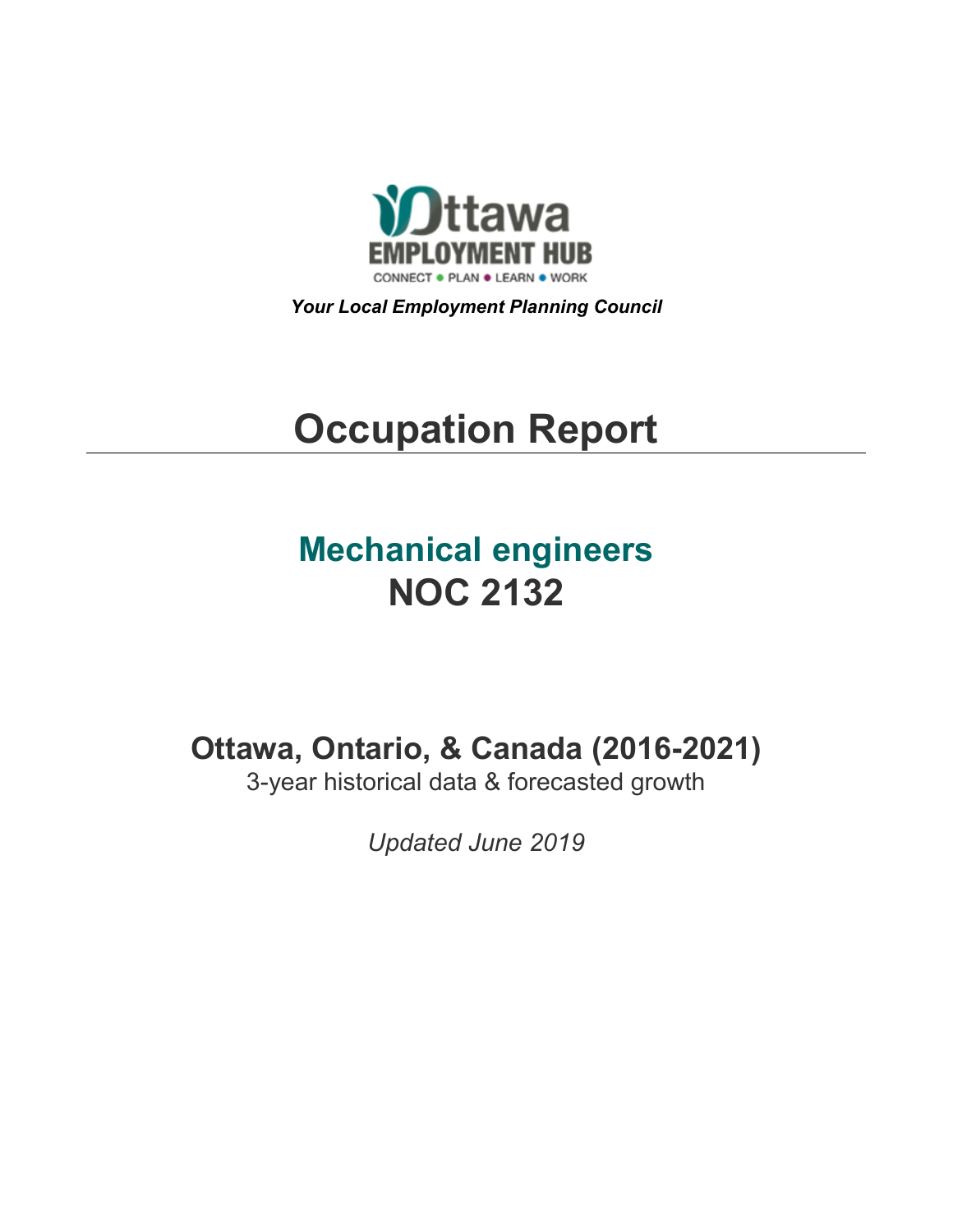

**Ottawa Outlook** 

| <b>Mechanical engineers</b> |  |
|-----------------------------|--|
|                             |  |

NOC 2132 Limited **A** Fair **A** Good **A A** 

*Based on past and forecasted growth.*

# **A Local Snapshot**

- Employment in this occupation **increased in Ottawa from 2016 to 2018** (**22.8%**); it is forecast to **increase an additional 11.6%** over the next three years.
- **2.4%** were **unemployed in Ottawa in 2016; 151 (9.3%)** of those in this occupation were **self-employed**.
- **Median hourly wage** for this occupation was **\$43.65**.
- **30.0%** of the 2018 jobs were in the **Architectural, engineering and related services** industry sector.
- Ottawa has a **higher share of this occupation** than the nation.
- **Provincially**, this occupation showed an increase from 2016 to 2018 (**9.3%**); it is expected to increase over the next three years (**6.7%**).
- In contrast to Ottawa Employment Hub's forecast ranking for this occupation, *Canada Job Bank*  forecasted **fair** employment potential for this occupation in Ottawa from 2018-2020.

### **Overview**

| <b>Ottawa Jobs (2018)</b>          |              | <b>1,631</b> (9% self-employed = $151$ ) |         |  |
|------------------------------------|--------------|------------------------------------------|---------|--|
| 2016 Ottawa Unemployment Rate      | $2.4\%$      | Ontario                                  | $3.7\%$ |  |
| Location Quotient to Nation (2018) | 1.20         |                                          |         |  |
| Change in Jobs (2016 - 2018)       | <b>22.8%</b> | $(2018 - 2021)$ 11.6 %                   |         |  |

*NOTE: Location quotient (LQ) is a way of quantifying how concentrated a particular occupation is in a region compared to the nation or province. A quotient of 1.00 means Ottawa has the same share of the occupation as the nation/province. A quotient higher than 1.00 means Ottawa has a greater share, and lower than 1.00 means Ottawa's share is lower than the average.*

# **OTTAWA | Percentile Earnings** *(not including self-employed)*

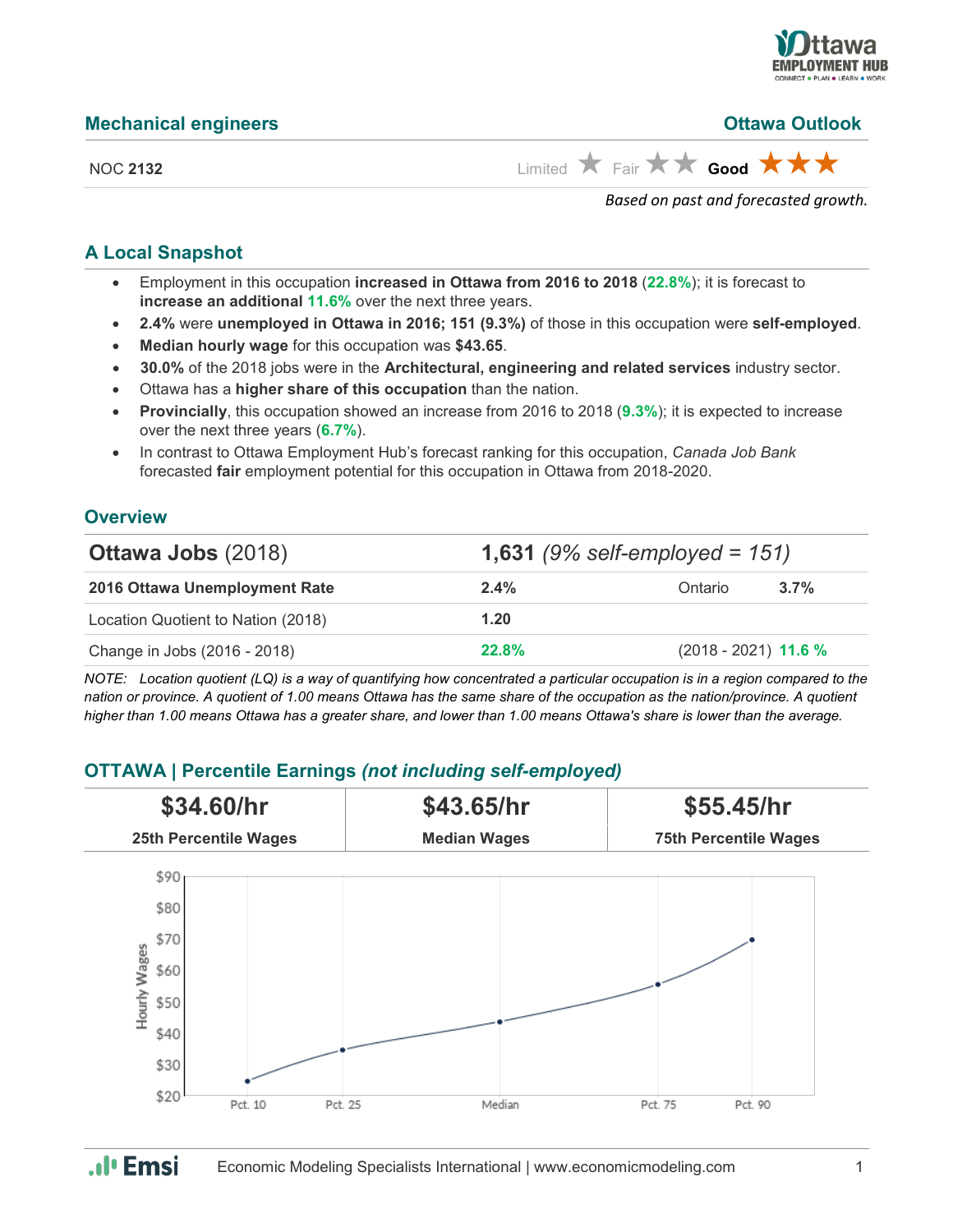

# **Ottawa | Growth**

| 1,328            | 1,821            | 493                | 37.1%                |
|------------------|------------------|--------------------|----------------------|
| <b>2016 Jobs</b> | <b>2021 Jobs</b> | Change (2016-2021) | % Change (2016-2021) |

# **Regional Trends**



|           | <b>Region</b> |               | <b>2016 Jobs</b> | 2021 Jobs | Change | % Change |
|-----------|---------------|---------------|------------------|-----------|--------|----------|
| $\bullet$ | Ottawa        |               | 1,328            | 1,821     | 493    | 37.1%    |
| $\bullet$ | Ontario       |               | 18,308           | 21,353    | 3,045  | 16.6%    |
| $\bullet$ | Canada        |               | 40,576           | 44,502    | 3,926  | 9.7%     |
|           |               | <b>Ottawa</b> |                  | Ontario   |        | Canada   |
| 2016 Jobs |               | 1,328         |                  | 18,308    |        | 40,576   |
| 2017 Jobs |               | 1,433         |                  | 18,768    |        | 40,988   |
| 2018 Jobs |               | 1,631         |                  | 20,013    |        | 42,313   |
| 2019 Jobs |               | 1,703         |                  | 20,507    |        | 43,108   |
| 2020 Jobs |               | 1,766         |                  | 20,959    |        | 43,853   |
| 2021 Jobs |               | 1,821         |                  | 21,353    |        | 44,502   |

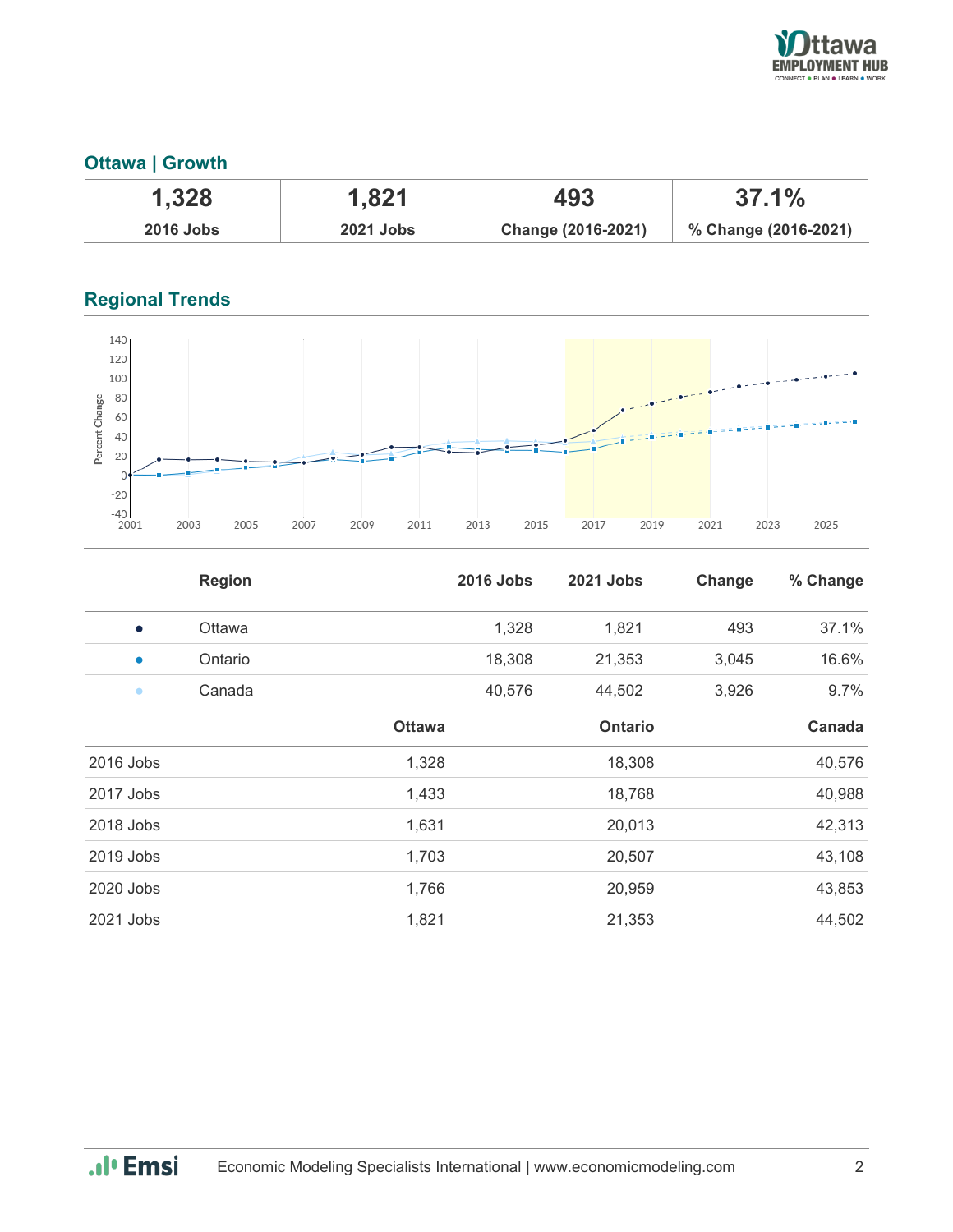

## **Ottawa | Industries Employing this Occupation**

| <b>Industry</b>                                 | <b>Occupation</b><br>Jobs in<br><b>Industry</b><br>(2018) | $%$ of<br><b>Occupation</b><br>in Industry<br>(2018) | % of Total<br>Jobs in<br><b>Industry</b><br>(2018) |
|-------------------------------------------------|-----------------------------------------------------------|------------------------------------------------------|----------------------------------------------------|
| Architectural, engineering and related services | 490                                                       | 30.0%                                                | 5.9%                                               |
| Other federal services (9112-9119)              | 187                                                       | 11.5%                                                | 0.2%                                               |
| Defence services                                | 148                                                       | $9.1\%$                                              | 1.1%                                               |
| Scientific research and development services    | 89                                                        | 5.5%                                                 | $1.4\%$                                            |
| Building equipment contractors                  | 72                                                        | $4.4\%$                                              | $0.7\%$                                            |

*NOTE: Inverse staffing patterns provides a table of percentages that shows how regional occupations are divided up among regional industries. For example, an inverse staffing pattern for registered nurses may show that 70% of RNs are employed by hospitals, 10% by local government (i.e., public schools), 10% by nursing homes, and 10% by offices of physicians.*

#### **Educational programs and completions in Ottawa** *(public institutions only***)**

| Programs (2016)                 |                     | 253<br><b>Completions (2016)</b> |  |
|---------------------------------|---------------------|----------------------------------|--|
|                                 |                     |                                  |  |
| 14.19<br>Mechanical engineering |                     | 253                              |  |
| 14.13                           | Engineering science | $\mathbf{0}$                     |  |

*NOTE: EMSI Analyst uses Statistics Canada's PSIS data to compile completions for postsecondary programs offered in Canada, classified by the 2016 CIP codes. 2016 data includes those who graduated in spring 2017.*

#### **Job Postings by Month**



*NOTE: Based on newly published job postings first found between January 01, 2018 and December 31, 2018 AND location is Ottawa Census Sub-division, Vicinity Jobs.*